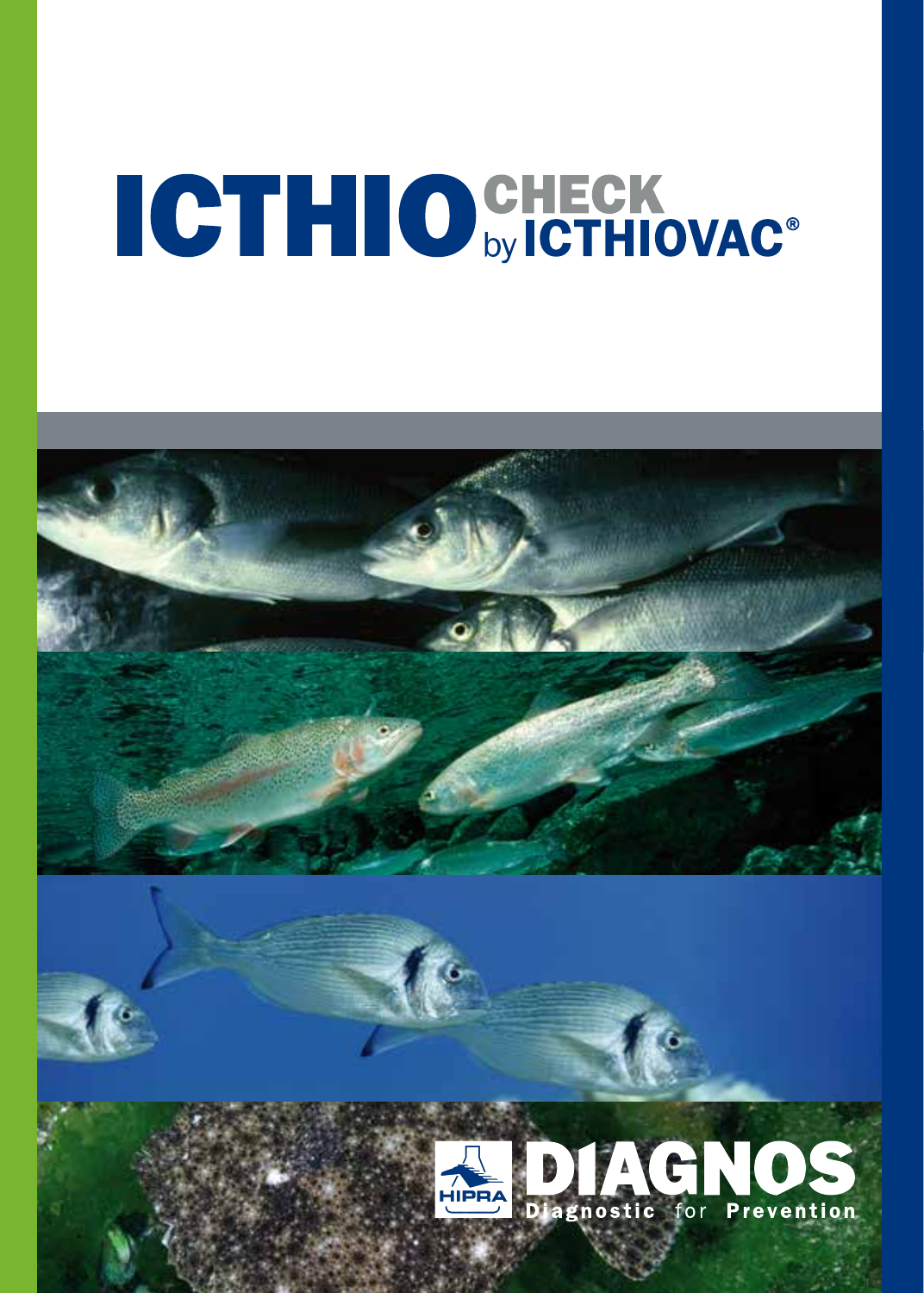#### PRELIMINARY CONSIDERATIONS

Vaccines are an extraordinary tool for preventing diseases. As they are very specific, they require a good diagnosis of the condition in order to confront the agent causing the problem. At HIPRA, it is essential that we know which pathogen(s) is(are) present so that we can recommend the most suitable vaccines or prepare a specific autovaccine.

This kit is designed to obtain and send good microbiological samples in the best conditions possible. With them the DIAGNOS department will be able to recover and isolate the

pathogen.

The success of the sample taking, shipping and isolating process depends greatly on its planning. An incorrect selection, haste or mistakes made during sampling and shipping can lead to erroneous or failed diagnostics, with all the efforts made being in vein. That is why this process is a critical point for making correct decisions on the prophylactic measures that will have to be taken.

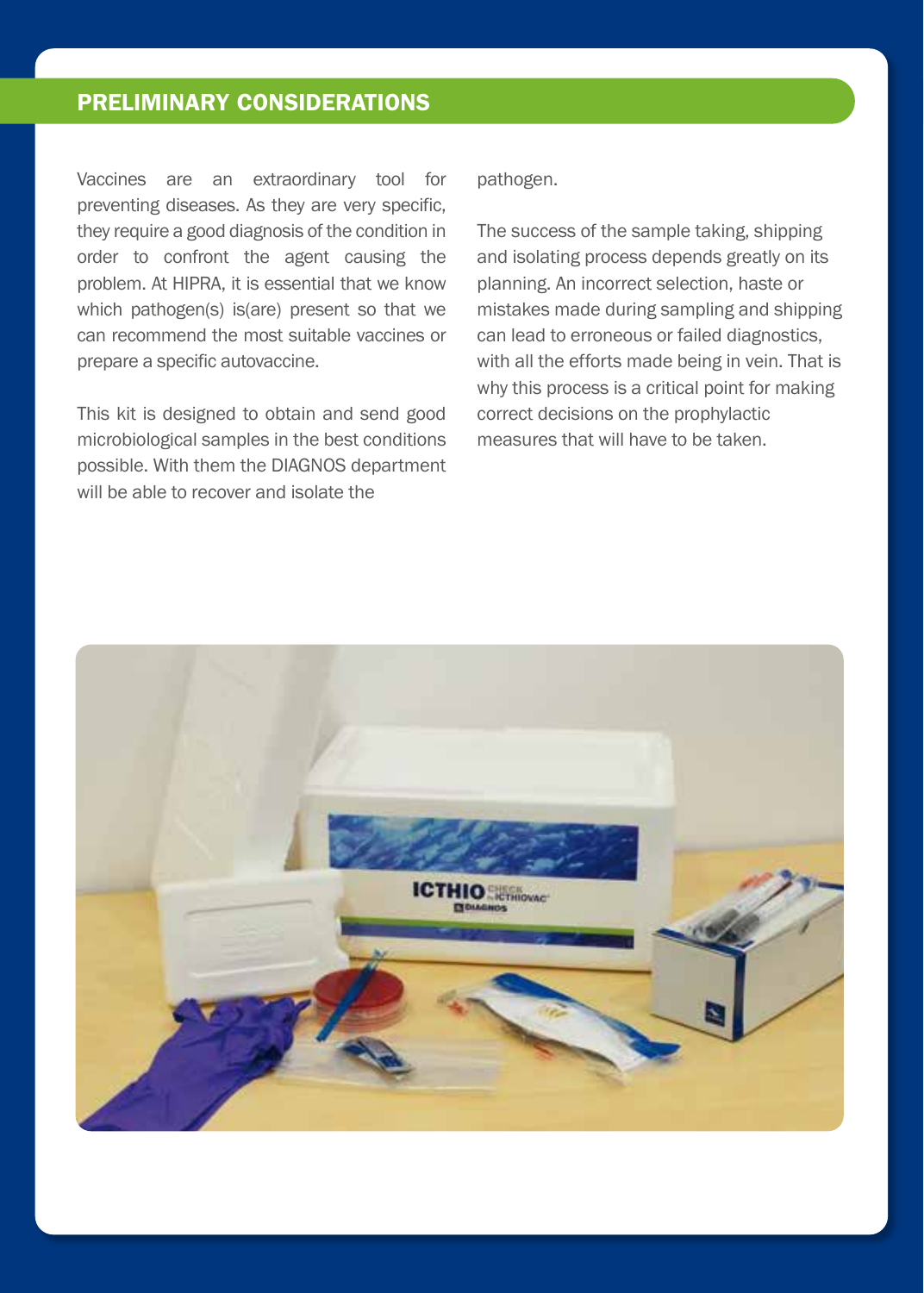#### WHAT SHOULD BE TAKEN INTO ACCOUNT BEFORE USING THE ICTHIOCHECK KIT?

As mentioned previously, planning is key to obtaining good samples. Therefore, the first thing is to make sure that the kit includes all the content in appropriate conditions to complete the process.

A fire source is required in order to work in the most aseptic environment possible; a Bunsen burner or blowtorch is the best option.

The cold accumulator must be put in the freezer beforehand.

Check the expiry date of the culture media and/or swabs.

#### The box includes:

- Inoculating loops
- Scalpel blade
- Culture media and/or swabs
- Gloves
- Mask
- Cold accumulator
- Sample submission form
- Zip-seal bags
- Laboratory filter paper
- Parafilm® M

#### SELECTING THE MOST APPROPRIATE SAMPLE

In order to have a greater chance of isolating the bacteria responsible for the problem, first we must sample a batch of fish that is at the start of the disease process, i.e. in the first 2-3 days in which symptoms start to manifest, thus ensuring that the process is recent and active.

#### WHAT NOT TO SELECT



Do not select batches that are 4-5 days into the process, because it is likely that they are affected by secondary infections.



Do not select batches of medicated fish either; the use of antibiotics seriously inhibits bacteria growth and renders the isolating efforts pointless.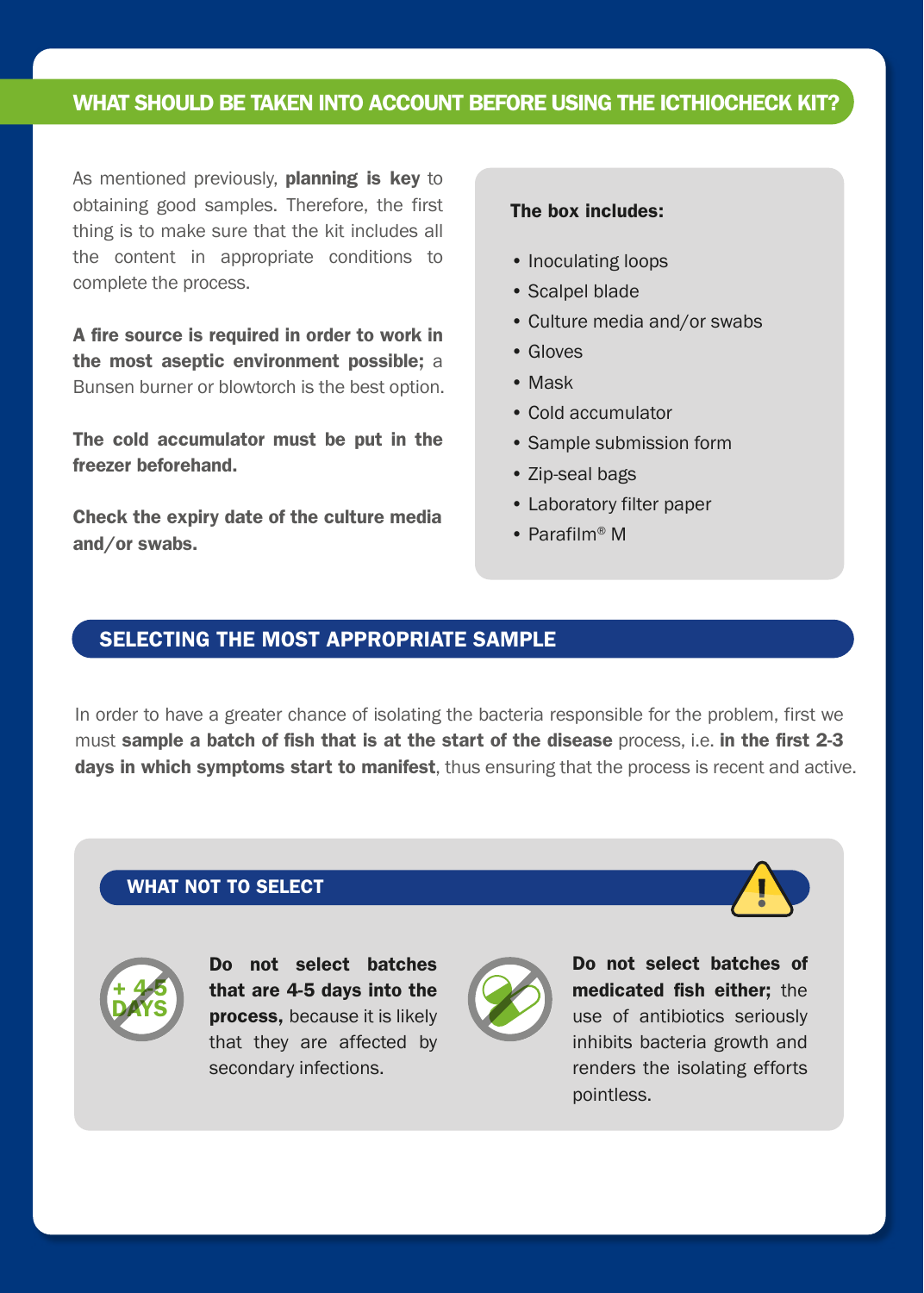#### SELECTING THE MOST APPROPRIATE SAMPLE

Selecting the batch is the time for choosing the most appropriate fish for sampling: You must always collect fish that clearly present symptoms that are most characteristic of the pathological process. They are usually found swimming with difficulty or dying.



#### COLLECTING AND STORING THE FISH UNTIL THE KIT IS USED

If possible, these fish will be kept alive until they are slaughtered and the samples are taken, since carcases spoil quickly. It is best to combine these two actions: Slaughter and take samples immediately after, thereby reducing the processing time. Three or four fish in one batch is sufficient.

If the fish cannot be kept alive, once slaughtered they must be stored in a plastic bag which is surrounded by ice or in a container at 4°C (never frozen) until the sampling takes place. The time between the slaughtering and cold storage must be minimal, particularly in juveniles and small fish.



Storage of fish in cold conditions for up to 24 hours.



More than 24 hours in cold conditions or frozen.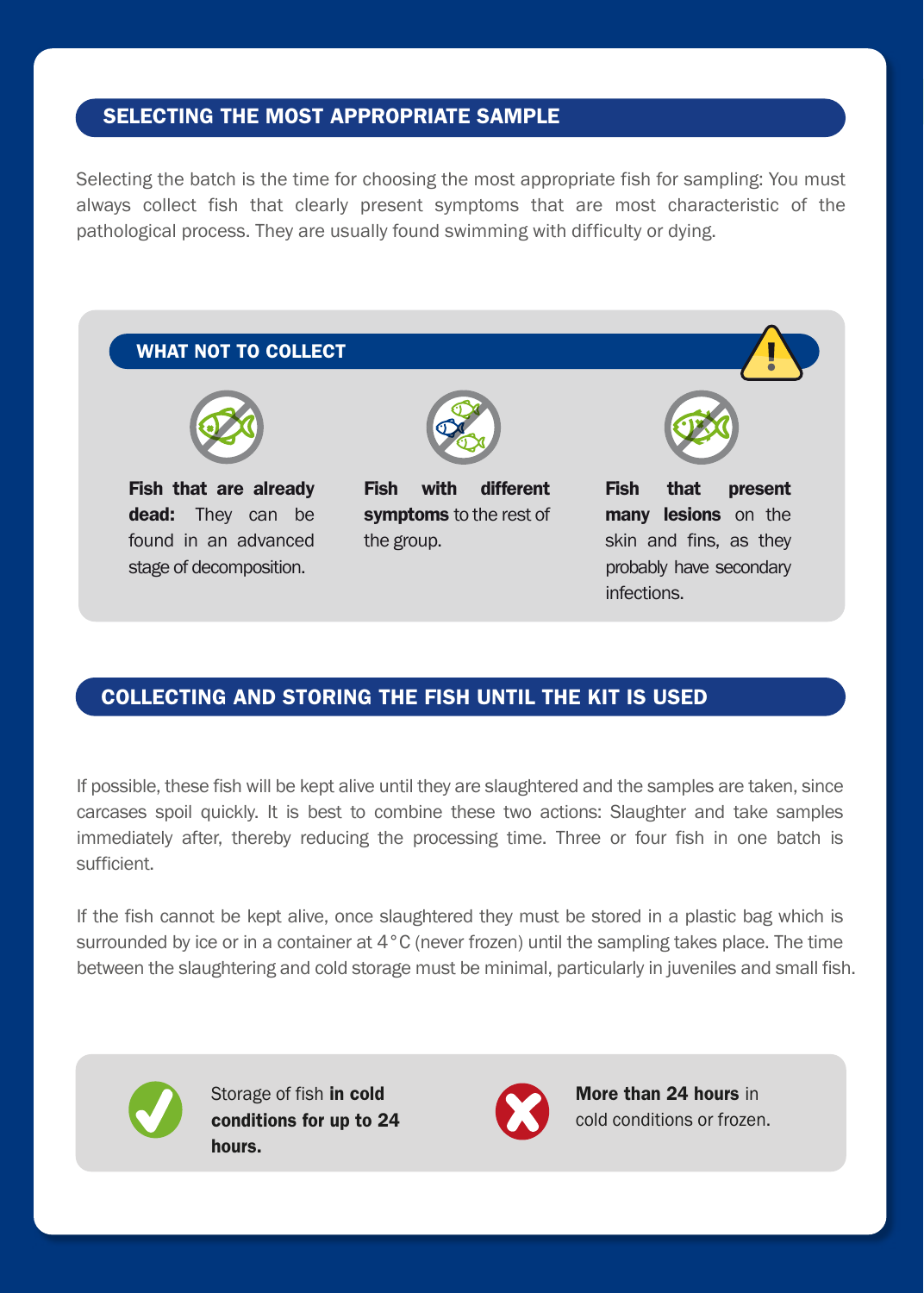## OBTAINING A GOOD SAMPLE WITH THE ICTHIOCHECK KIT

Clean and disinfect the work area (with 1 5 alcohol or bleach).



2 | Light the Bunsen burner or blowtorch.



the content of the ICTHIOCHECK kit. Use the gloves and mask provided. 3| Arrange



4 Place the fish to be sampled on the work  $\begin{array}{|c|c|} \hline \textbf{6} & \textbf{6} \end{array}$ surface, on top of the absorbent paper and carry out an external examination.

**5** I If the fish presents external lesions, such as ulcers, lumps, areas of necrosis on the skin or fins, proceed to the sampling.



Using the sterile scalpel, cut into the area of the lesion and insert the swab into the incision, rotate 360°, close and label adequately (organ, animal identification and inoculation date). If using an inoculating loop, proceed using the streak plate technique, following the indicated pattern changing the loop for each groove made. Adequately label the plate (organ, animal identification and inoculation date) and leave to rest with the lid turned down avoiding contamination due to condensation. When finished, seal the plates with Parafilm® M.



Streak plate technique in three grooves.

6| Once the process has been completed. or if there are no external lesions present, clean/disinfect the abdomen of the fish.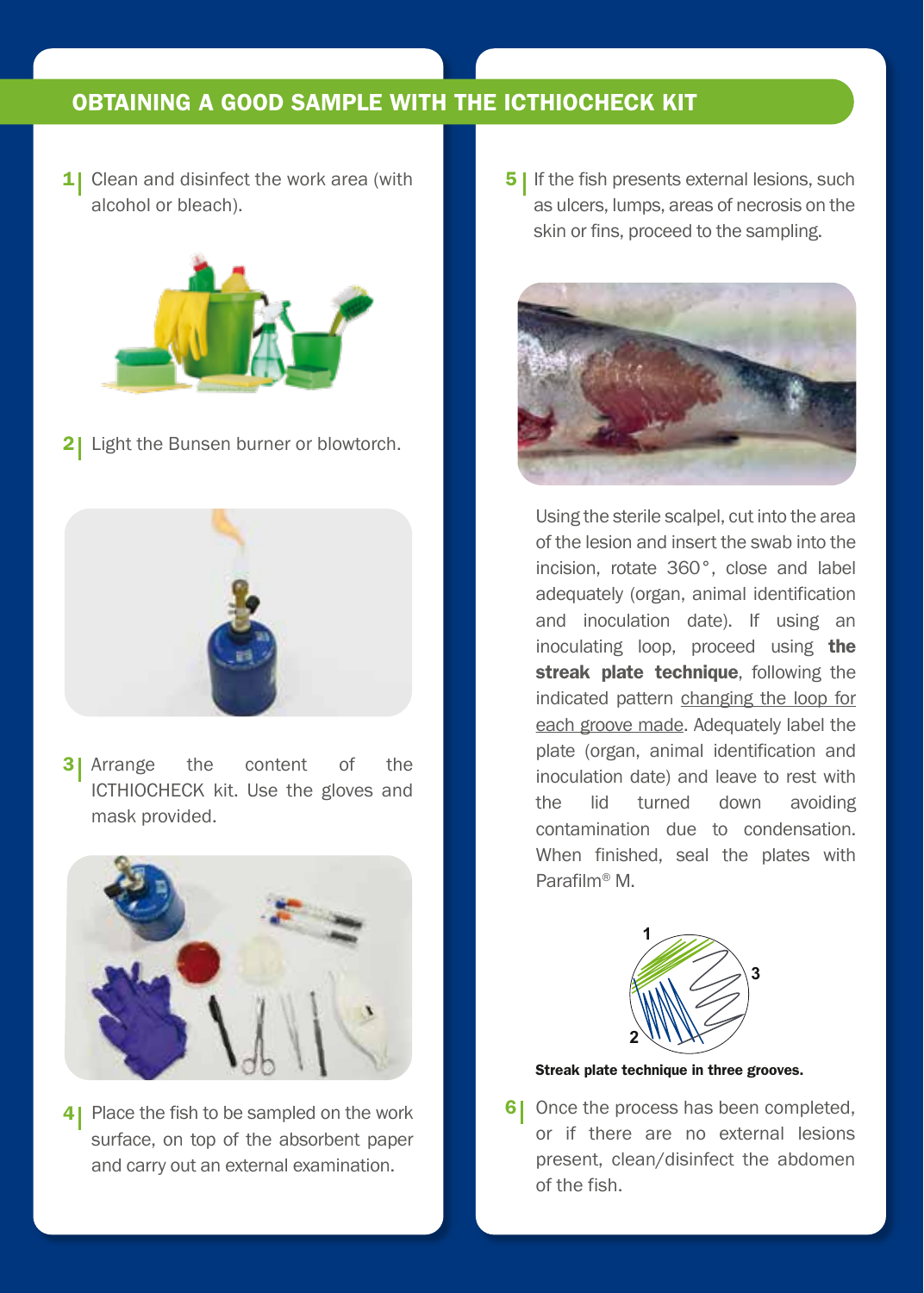### OBTAINING A GOOD SAMPLE WITH THE ICTHIOCHECK KIT

Using the sterile scalpel (new, or passed through the flame) make a cut as indicated in the picture until the abdominal organs are exposed. It is important to be careful to avoid external contaminations, making a clean cut avoiding rupturing the intestine. Once used, the scalpel must be disinfected, or use a new one instead, adequately disposing of the previous one.



**71** Locate the liver, spleen and kidney and examine their appearance; if a clear abnormality is detected, select the most appropriate organ for sampling. If not, first select the kidney, followed by the spleen and liver.



**8** | Disinfect the material used for each sample using the flame (A) inserting the inoculating loop in the selected organ (B) and proceeding to the streaking technique (C). Label appropriately. If using swabs, insert the tip into the organ, rotate 360°, close and label appropriately.







**91** Adequately dispose of the slaughtered fish (in accordance with standards).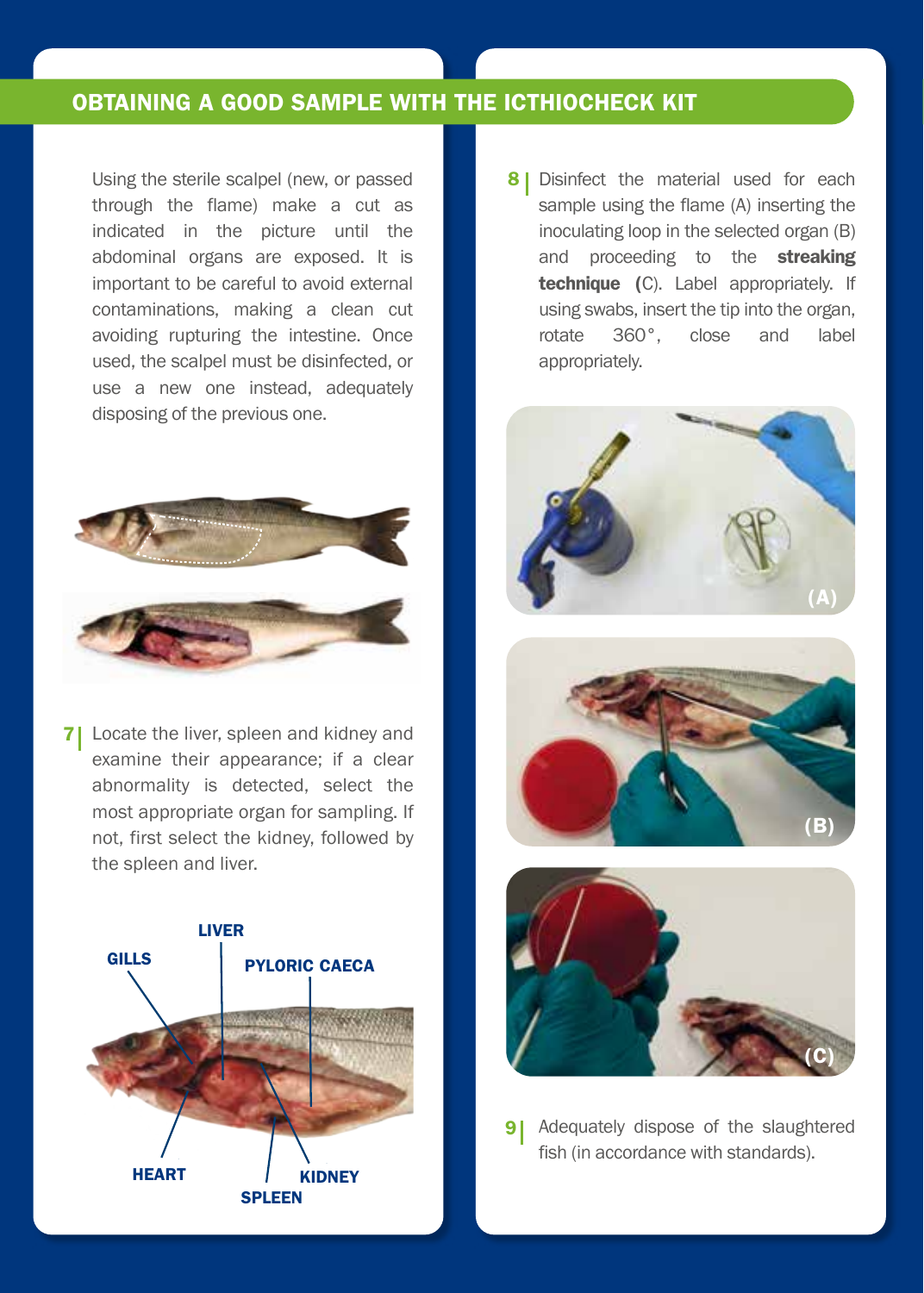#### WHAT DO I DO ONCE THE SAMPLE HAS BEEN TAKEN?

The samples must be individually deposited in the zip-seal bags and all together in the box with the cold accumulator (previously frozen) without being in direct contact with the plates/swabs\*.

Fill out the sample submission form for DIAGNOS which is included and contact HIPRA. We will provide and manage the import permit necessary for sending the samples.

When sending the shipment, make sure that there is nothing moving inside, seal the box properly and label the outside with the labels provided. The box containing the samples must be stored in the fridge and the accumulator in the freezer until the kit is sealed and shipped.

You will be notified of the results and you will be able to see them through HIPRAlink Diagnos (software to which you will have access via username and password).

Fill out the sample submission form for DIAGNOS which is included and contact HIPRA; we will provide and manage the import permit necessary for shipping the samples.



\*Triple packaging system.